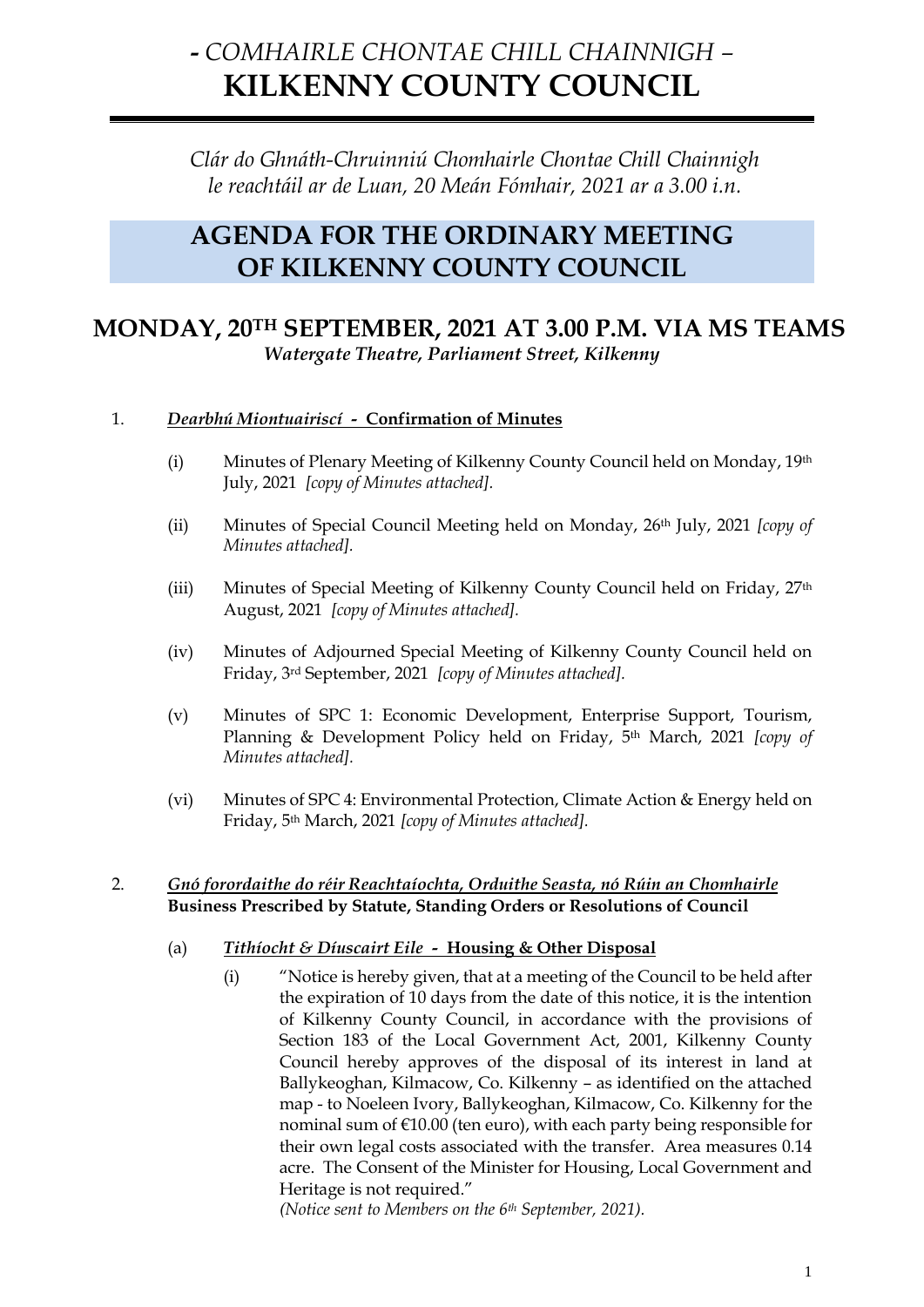- (ii) "Notice is hereby given, that at a meeting of the Council to be held after the expiration of 10 days from the date of this notice, it is the intention of Kilkenny County Council, in accordance with the provisions of Section 183 of the Local Government Act, 2001, Kilkenny County Council hereby approves of the disposal of its interest in land at Bishop Birch, Hebron Road, Kilkenny – as identified on the attached map to National Broadband Ireland Infrastructure DAC - by way of long-term lease for a period of 25 years at an annual rent of €750 (seven hundred and fifty euro) with each party to be responsible for their own legal costs associated with the lease. The Consent of the Minister for Housing, Local Government and Heritage is not required." *(Notice sent to Members on the 6th September, 2021).*
- (iii) "Notice is hereby given, that at a meeting of the Council to be held after the expiration of 10 days from the date of this notice, it is the intention of Kilkenny County Council, in accordance with the provisions of Section 183 of the Local Government Act, 2001, Kilkenny County Council hereby approves of the disposal of its interest in a plot of ground at Market Yard, Kilkenny, as identified on the attached map, to Christie Bollard Limited, 31/32 St. Kieran Street, Kilkenny for the sum of €5,250 (five thousand two hundred and fifty euro) with the Purchaser being responsible for all legal costs associated with the sale including those of Kilkenny County Council. Area measures 6 square metres approx. The Consent of the Minister for Housing, Local Government and Heritage is not required."

*(Notice sent to Members on the 6th September, 2021).*

(iv) "Notice is hereby given, that at a meeting of the Council to be held after the expiration of 10 days from the date of this notice, it is the intention of Kilkenny County Council, in accordance with the provisions of Section 183 of the Local Government Act, 2001, Kilkenny County Council hereby approves of the disposal of its interest in land at Poulgour, Wetlands, Kilkenny – as identified on the attached map - to Kilkenny and Carlow Education and Training Board, Seville Lodge, Callan Road, Kilkenny for the nominal sum of  $£10.00$  with each party being responsible for their own legal costs associated with the sale. The land combined measures 0.48 hectares approx. The Consent of the Minister for the Environment, is not required." *(Notice sent to Members on the 7th September, 2021).*

(v) "Notice is hereby given, that at a meeting of the Council to be held after the expiration of 10 days from the date of this notice, it is the intention of Kilkenny County Council, in accordance with the provisions of Section 183 of the Local Government Act, 2001, Kilkenny County Council hereby approves of the disposal of its interest in land at Glendine, Castlecomer Road, Kilkenny, as identified on the attached map, to Ms Jackie Byrne and Ms Elizabeth Whitemore, Rathcash, Clifden, Co. Kilkenny for the sum of €2,500 (two thousand five hundred euro) with each party to be responsible for their own legal costs associated with the sale. The Area measures 0.007 acre. The Consent of the Minister for Housing, Local Government and Heritage is not required."

*(Notice sent to Members on the 8th September, 2021).*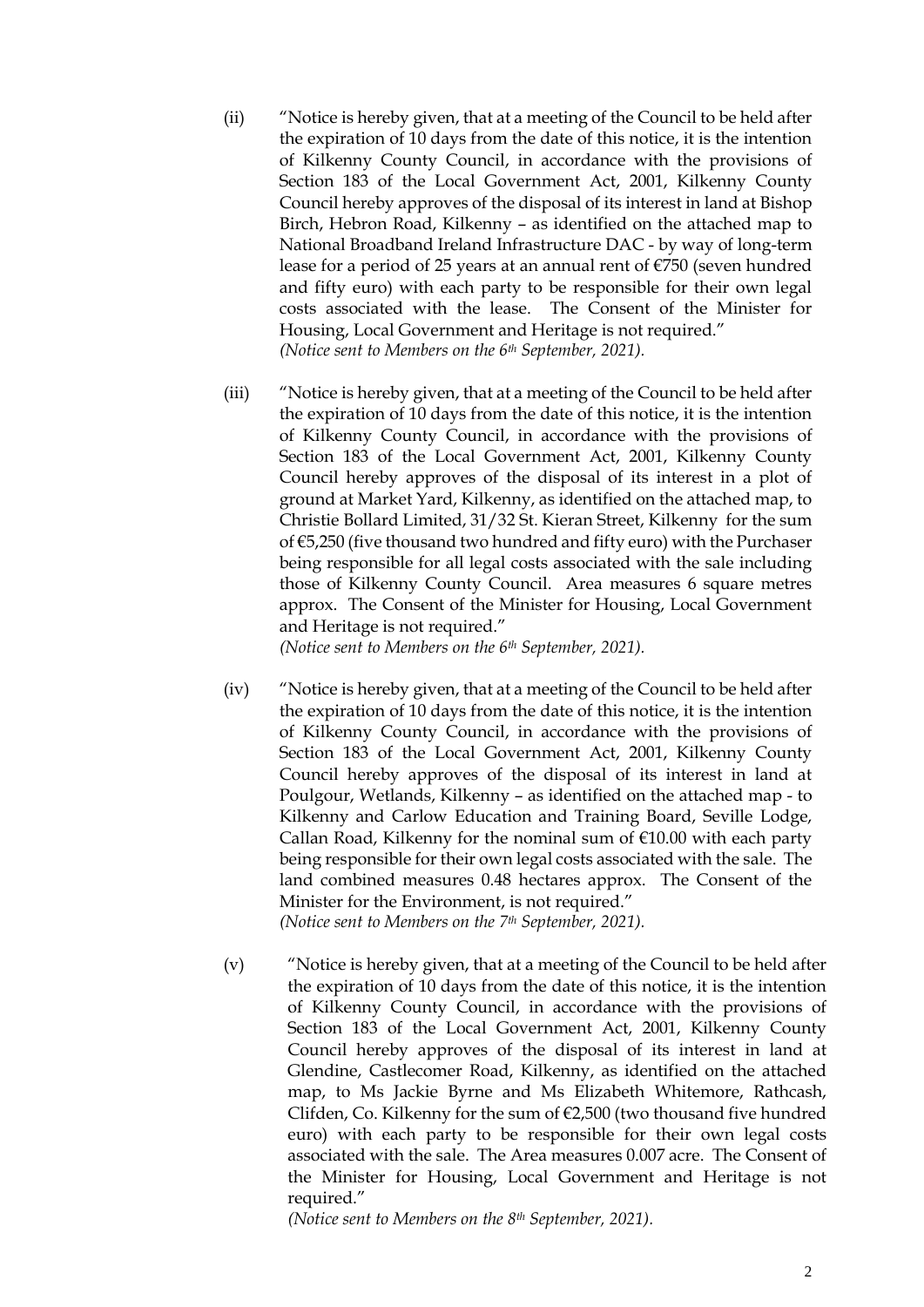## (b) *Pleanail -* **Planning**

- (i) Part 8: Canal Road Johnstown *[Report Attached]*
- (ii) Taking in Charge: Friary Walk, Phase 1&2, Clashacollare, Callan *[Report Attached]*
- (iii) Taking in Charge: Rath Ullord, Phase 1, New Orchard *[Report Attached]*
- (iv) Taking in Charge: Brookfield, Ballyhale, Co. Kilkenny *[Report Attached]*
- (v) Taking in Charge: Haven Court, Ballyragget, Co. Kilkenny *[Report Attached]*

## (c) *Comhshaol -* **Environment**

(i) Anti-Litter/Anti-Graffiti Awareness Grant 2021 *[Report Attached]*

## (d) *Pobol Cultúr -* **Community & Culture**

- (i) Community Event Grants *[Report Attached]*
- (ii) Watergate Grant Funding.

## (e) **Economic Development** – F*orbairt Eacnamaíoch*

(i) Kilkenny.ie, Shop Local, Taste Kilkenny *[Presentation].*

## (f) *Gnóthaí Corparáideacha -* **Corporate Affairs**

(i) Chief Executive's Monthly Report *[Report Attached].*

## 3. *Comhfhreagras -* **Correspondence**

## 4. *Gnó ar athló ó chruinniúroimhe seo -* **Business adjourned from a previous Meeting**

## 5. *Dátaí agus Amanta do chruinnithe a shocrú -* **Fix Dates & Times of Meetings**

- (i) Schedule of Meetings *[Report Attached].*
- (ii) Fix date for Statutory Budget Meeting.

#### 6. *Plé ar Thuairiscí agus Moltaí ó Choistí an Comhairle* **Consideration of Reports & Recommendations of Committees of the Council**

- (i) Report of SPC 1: Economic Development, Enterprise Support, Tourism, Planning & Development Policy held on Friday, 5th March, 2021 *[copy of Report attached].*
- (ii) Report of SPC 4: Environmental Protection, Climate Action & Energy held on Friday, 5th March, 2021 *[copy of Minutes attached].*

## 7. *Gnó Eile romhainn i bhFógra reachtála an Chruinnithe -* **Other Business set forth in the Notice convening the Meeting**

## 8. *Oideachas agus Oiliúint -* **Education & Training**

(i) Conferences – Request for approval to attend as per circulated list *[Attached].*